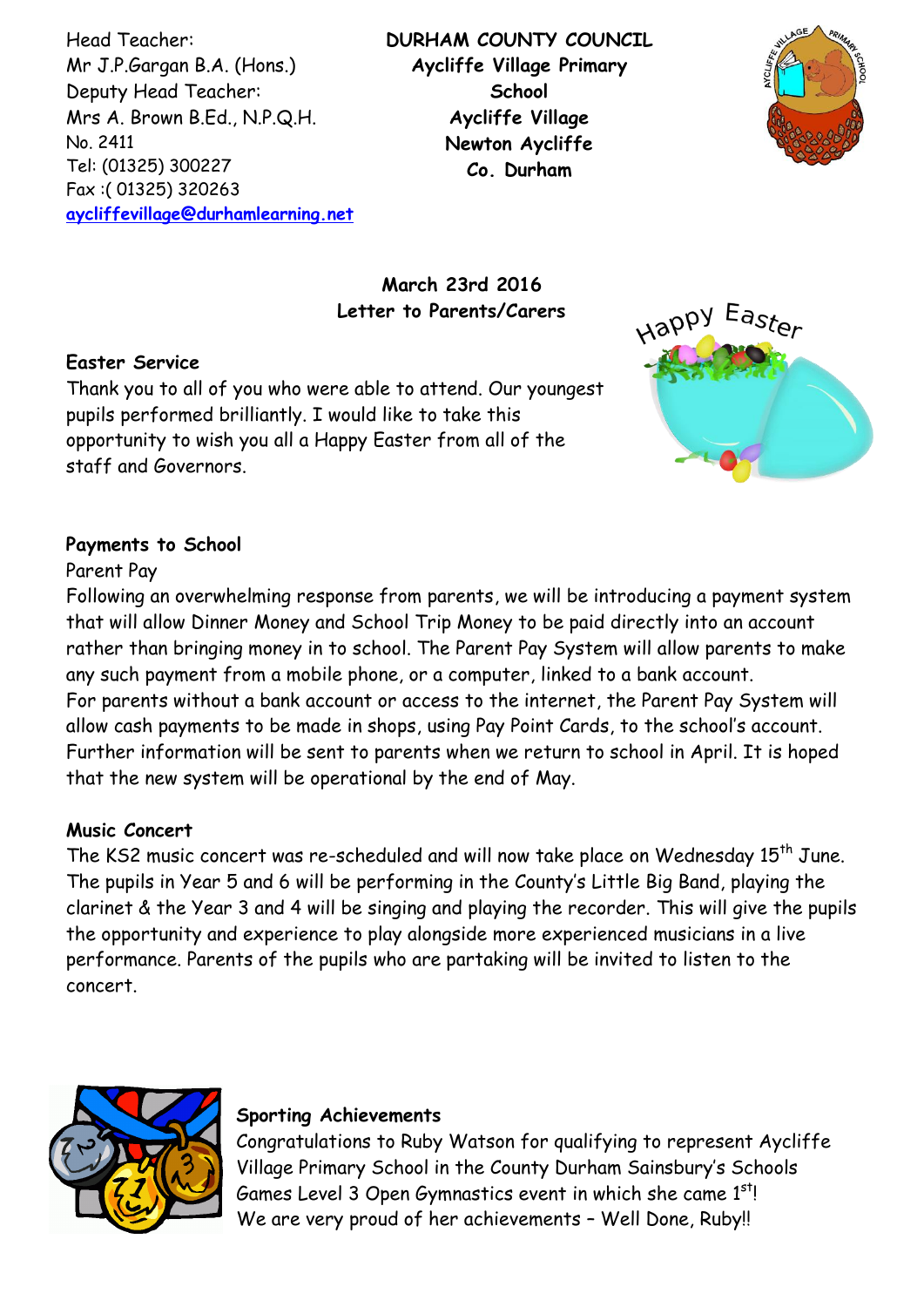## **Key Stage One Dance Festival**

The Year One pupils enjoyed partaking in the local Dance Festival earlier in the week. The pupils performed superbly. Many thanks to Miss Hunt for her efforts in preparing the pupils for the event.

# **Parking and dropping off outside school.**

We respectfully ask that you abide by the traffic notices outside school when dropping pupils off at school and parking to collect them at the end of the school day. The restrictions are there to keep all children safe as they enter and leave school.

As usual, if anyone would like to discuss any of the issues raised here, with me or any member of staff, please don't hesitate to contact us.

Yours sincerely,

Mr J.P.Gargan. Head Teacher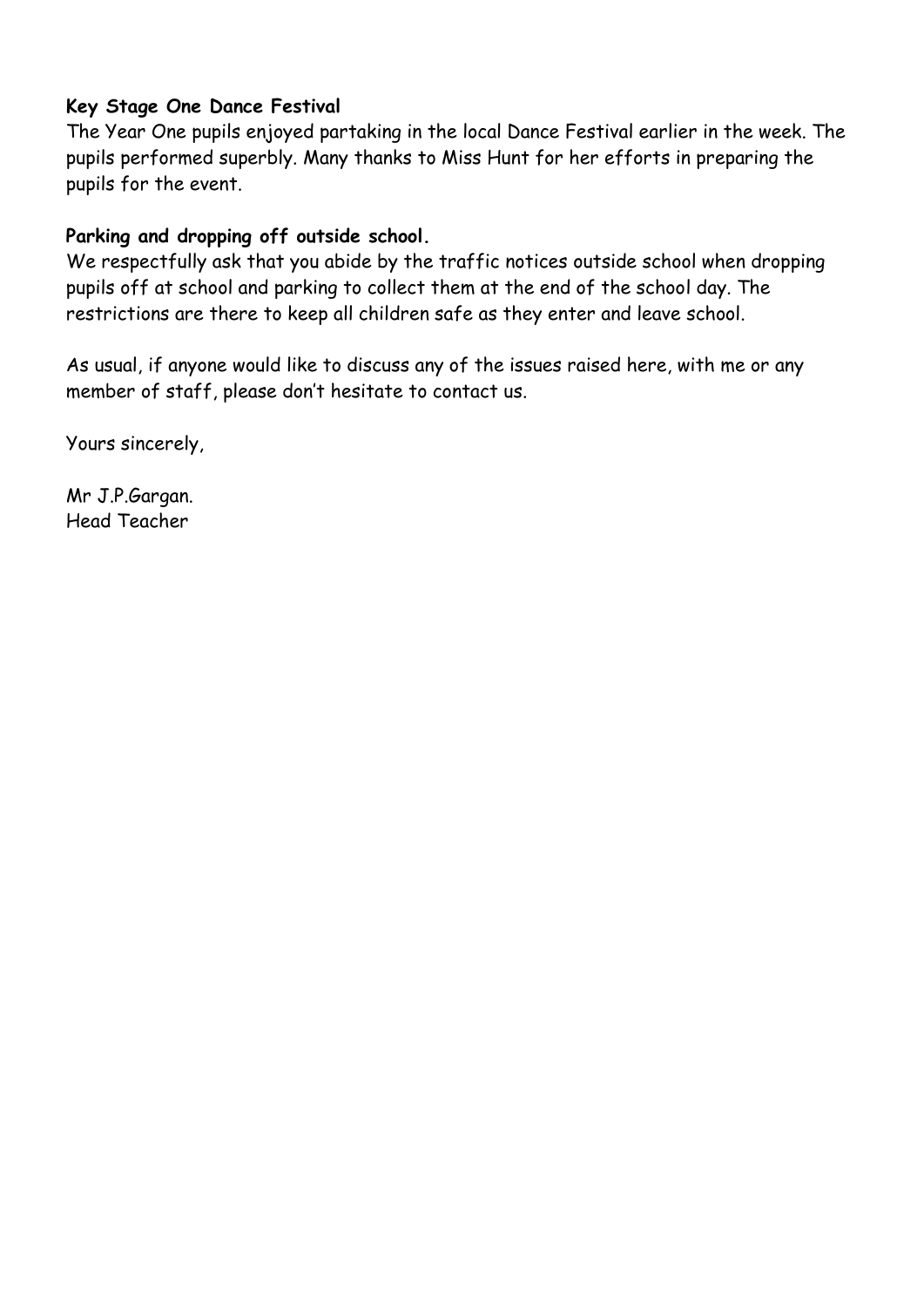**Please note: There have been some changes made to the school diary since the last newsletter.**

# **Diary**

| Date                       | Event                                                                 | Time               | Place              |
|----------------------------|-----------------------------------------------------------------------|--------------------|--------------------|
| Wednesday 23rd             | School Closes - Easter Holidays                                       |                    |                    |
| April                      |                                                                       |                    |                    |
| Monday 11 <sup>th</sup>    | <b>School Re-Opens</b>                                                |                    |                    |
| Friday 15 <sup>th</sup>    | Y5 Greenfield experience                                              | All day            | Greenfield         |
| Friday 15 <sup>th</sup>    | Run for Fun*                                                          | 9.15-12pm          | Oakleaf Centre     |
| Monday 18 <sup>th</sup>    | <b>Y4 Residential</b>                                                 | All week           | Ford Castle        |
| Friday 22nd                | David Almond Author visit                                             | All day            |                    |
| Tuesday 26 <sup>th</sup>   | Rec/Y1 Farm Visit                                                     | All day            | Hall Hill Farm     |
| Tuesday 26 <sup>th</sup>   | Y3 Tennis*                                                            | 9.15-12pm          | Greenfield         |
| Friday 29 <sup>th</sup>    | <b>School Closes</b>                                                  |                    |                    |
| May                        |                                                                       |                    |                    |
| Monday 2nd                 | School Closed - May Day Bank<br>Holiday                               |                    |                    |
| Tuesday 3rd                | School Re-opens                                                       |                    |                    |
| Wednesday 4 <sup>th</sup>  | Forest Schools - EYFS *                                               |                    |                    |
| Monday 9th                 | SATs for Y6 children. Please do not                                   | All week           |                    |
|                            | arrange to take your child, or                                        |                    |                    |
|                            | children, out of school at this time.                                 |                    |                    |
| May $1st$ - 31st           | SATs for Year 2 children                                              | Throughout         |                    |
|                            | These tests will be undertaken                                        | month<br>the       |                    |
|                            | throughout the month of May. They                                     | of May             |                    |
|                            | will be administered in a manner that                                 |                    |                    |
|                            | complies with the legislation but aims                                |                    |                    |
|                            | to test the pupils in a manner                                        |                    |                    |
|                            | considerate to the pupils' needs.                                     |                    |                    |
| Tuesday 24 <sup>th</sup>   | Athletics: 12 girls and 12 boys from<br>Year 5 and Year 6 to compete. | 9.30-12pm          | Shildon            |
| Wednesday 25 <sup>th</sup> | Y4 Theatre Visit to see ' Gangster                                    | 10:30-12:30        | Civic Theatre      |
|                            | Granny'                                                               |                    |                    |
| Friday 27 <sup>th</sup>    | School Closes - Half Term                                             |                    |                    |
| June                       |                                                                       |                    |                    |
| Monday 6 <sup>th</sup>     | School Re-opens                                                       |                    |                    |
| Wednesday 15 <sup>th</sup> | KS2 Little Big Band*                                                  | 6pm                | Hall               |
| Thursday 16 <sup>th</sup>  | Book Fair*                                                            | 1.30 <sub>pm</sub> | Hall               |
| $27th$ June-1st            | Sports Week*                                                          |                    |                    |
| July                       |                                                                       |                    |                    |
| $28th$ June                | <b>Y6 Induction Day</b>                                               | All day            | Woodham/Greenfield |